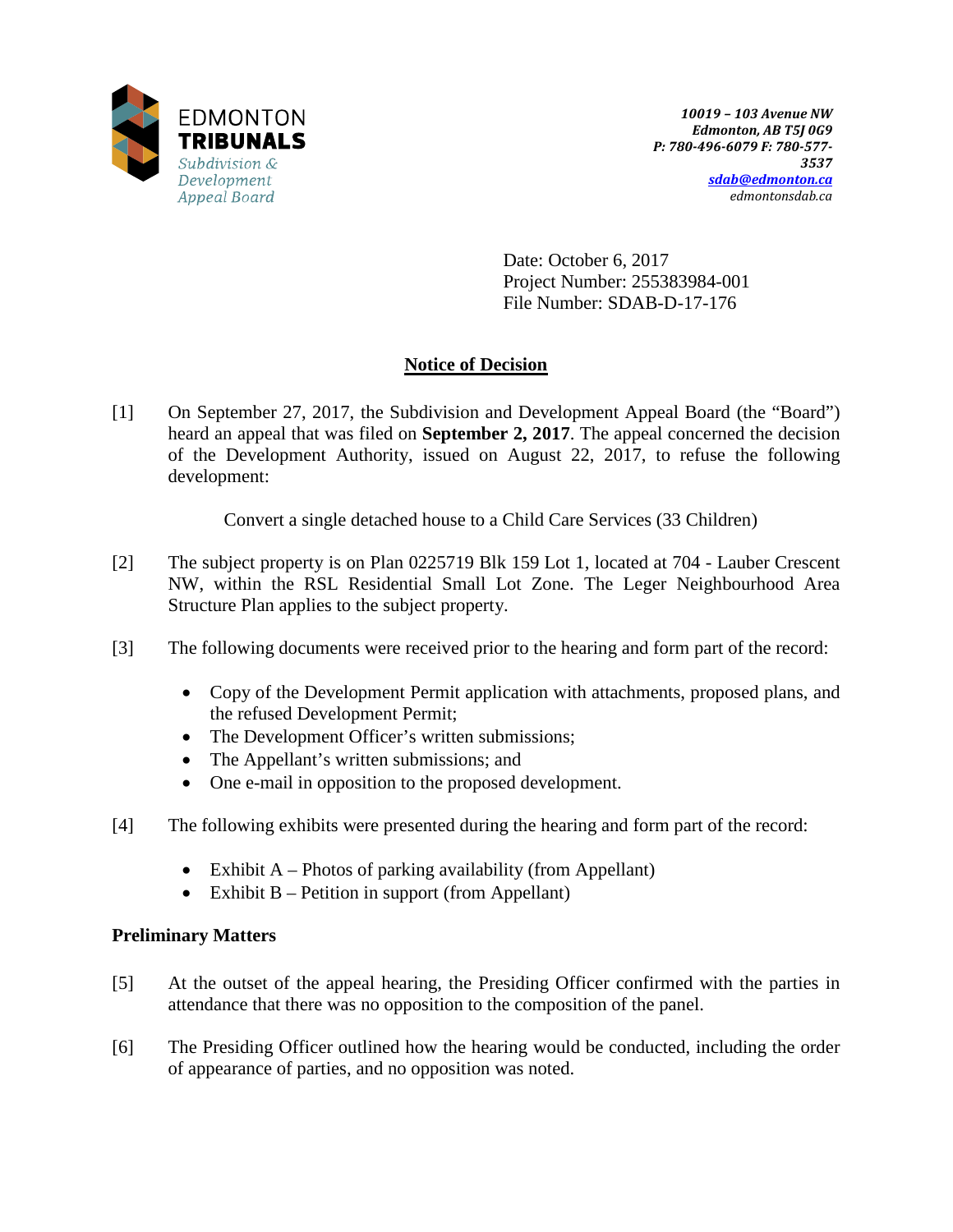[7] The appeal was filed on time, in accordance with Section 686 of the *Municipal Government Act*, R.S.A 2000, c. M-26 (the "*Municipal Government Act*").

#### **Summary of Hearing**

- *i) Position of the Appellant, Ms. S. Vargas*
- [8] Ms. Vargas was accompanied by her business partner, Ms. N. Payne.
- [9] Ms. Vargos has 20 years of child care experience and is currently the director of a very large company overseeing 152 children and 28 staff.
- [10] Ms. Payne has run a successful day home immediately across the street from the proposed development for the last three years. She often receives requests from families in need of child care and sees how families suffer when siblings must be separated. She plans to close her current day home, which has a limit of 6 children, to join Ms. Vargas in running the proposed development.
- [11] There is a huge demand for Child Care Services in this neighbourhood. The only services currently offered in the area are an out of school care program for children ages 6 to 12 and a pre-school program for children ages 4 to 4 ½ with limited hours.
- [12] The proposed site is a perfect location as it is one of the larger lots in the area and has enough play space for children. It is within walking distance to Joseph McNeil School, five minutes to the recreation centre and is surrounded by parks and playgrounds. The subject home was built 10 years ago with the intention of being used as a Child Care Service and has built features required to comply with licensing requirements, such as extra exits.
- [13] The proposed daycare will be run using a holistic approach to promote the mental, physical and emotional development of the children. This approach will provide the best opportunity for the children to grow into confident and capable adults while enjoying their childhood. All Social Services and Health Services regulations will be followed.
- [14] The proposed ratios of babies, toddlers and preschoolers could change depending on the needs of the neighbourhood and the direction of Social Services. The current proposal is to provide care for 33 children but this could be reduced.
- [15] The current proposal requires five drop-off / pick-up spots. A series of photos (marked "Exhibit A") was submitted to depict the two on-site parking spaces as well as the available on-street parking. The photos were taken on two separate days during the anticipated morning and afternoon busy times. Very few cars were parked on-street in any of the photos. Ms. Payne, who lives directly across the street, is also providing two parking spots on her driveway for the child care use. Parking arrangements and rules will be clearly explained to parents.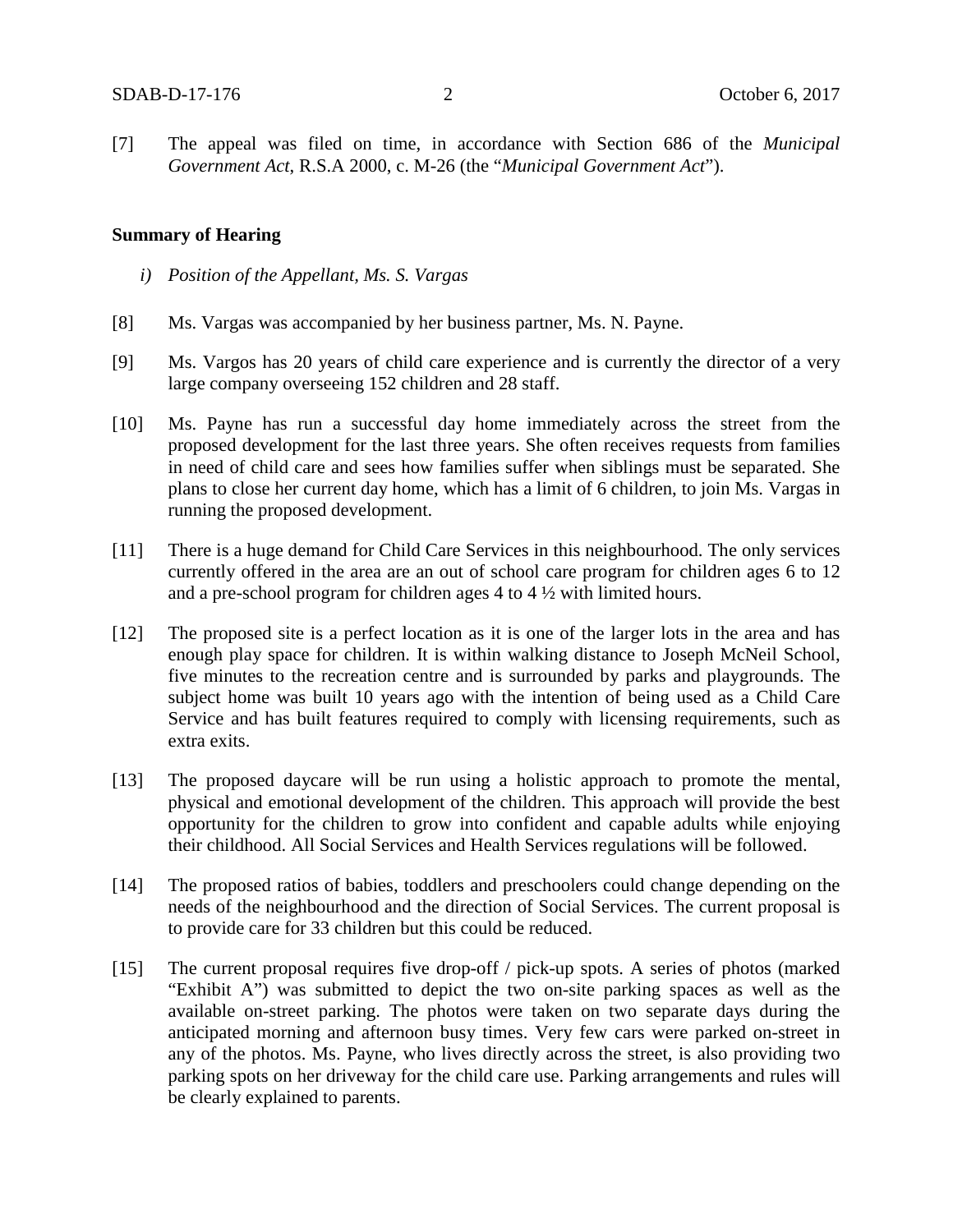- [16] Leger Boulevard runs along the south side of the subject Site and street parking between the entrance of Lauber Crescent and the mailbox would be within the required 100 metres from the main entrance and would not impact any other properties. Although Leger Boulevard is a bus route, no stops are near their development and there are no parking restrictions in effect.
- [17] Community consultation was conducted and a petition with 31 signatures in support was provided which included the most affected neighbours (marked "Exhibit B"). There was no response at seven homes despite numerous attempts, three homes were up for sale and two owners refused to sign the petition. The Appellants confirmed that the neighbours were made aware of the parking issue. They have corresponded with the community league via e-mail and have been attempting to arrange a time to meet.
- [18] No one will reside at the house and there will be a total of five employees, including Ms. Vargas and Ms. Payne. Ms. Payne will not require parking as she lives across the street and Ms. Vargas is planning to purchase a house in the vicinity so she can walk to work.
- [19] They confirmed that they have no objections to any of the suggested conditions of the Development Officer should this development be approved.
	- *ii) Position of the Development Officer, Ms. S. Buccino*
- [20] The Development Authority provided written submissions and did not attend the hearing.

### **Decision**

- [21] The appeal is ALLOWED and the decision of the Development Authority is REVOKED. The development is GRANTED as applied for to the Development Authority, subject to the following CONDITIONS:
	- 1) This Development Permit approves the conversion of a Single Detached House to a Child Care Services Use. It does not approve any structure erected on Site for which additional approval is required.
	- 2) Passenger pick-up/drop-off spaces shall be located as close as possible to the main entrance used by the Child Care Service, and shall not be located further than 100 metres from the main entrance used by the Child Care Service. (Section 54.2 Schedule 1)
	- 3) Access from the site to Lauber Crescent exists and any modification to the existing access requires the review and approval of Subdivision Planning.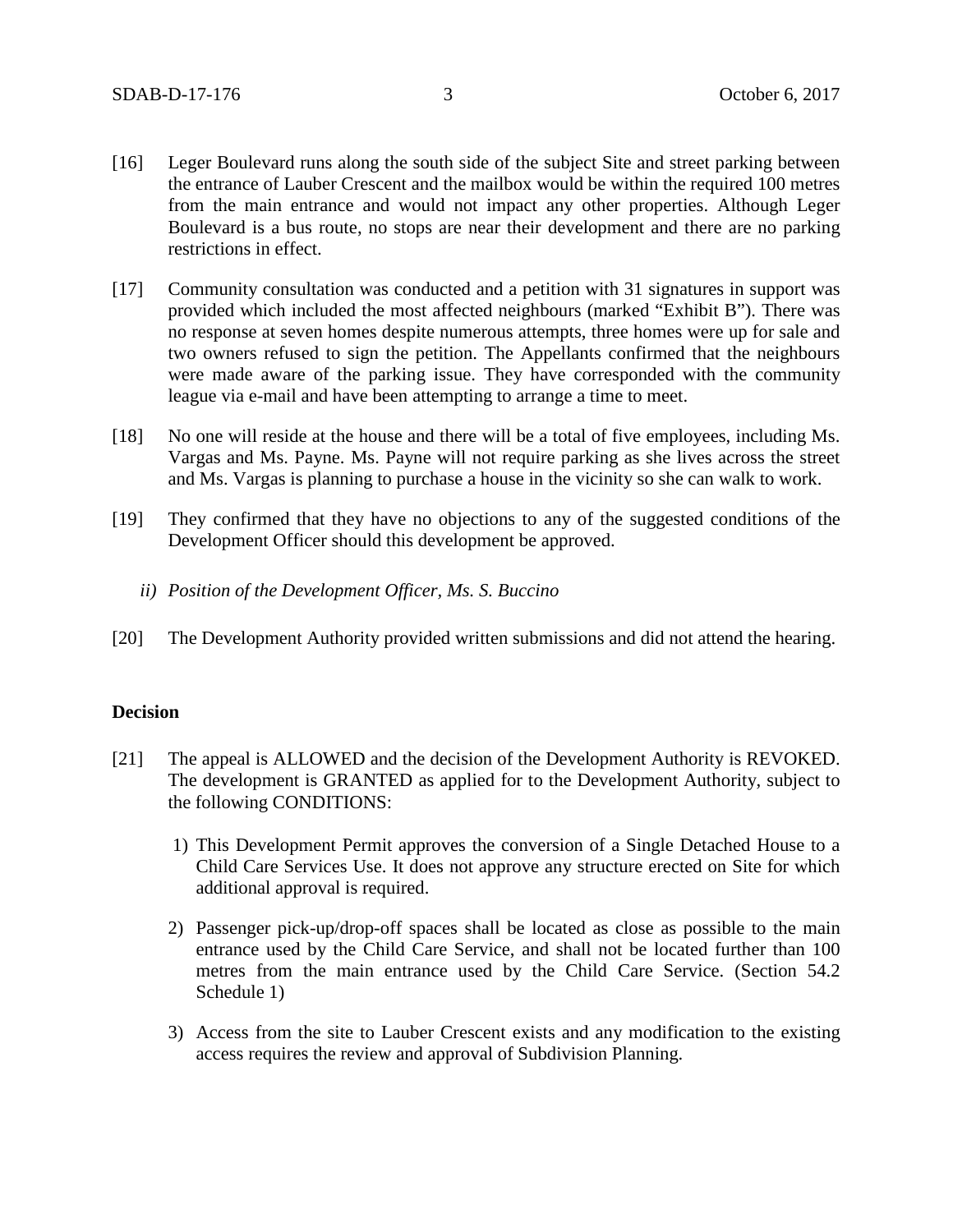4) The proposed pick up and drop off stalls along Leger Blvd. must not interfere with the operation of the existing mail box.

Advisement:

1) Signs require separate Development Applications.

#### **Reasons for Decision**

- [22] Child Care Services is a Discretionary Use in the RSL Residential Small Lot Zone.
- [23] This Child Care Service requires five pick-up/drop-off spots. It can accommodate two of these spots on the driveway of the site, leaving a deficiency of three parking spots for this development. However, Section 54.2 Schedule 1(A)(33)(a)(iii) states that an on-street loading zone shall satisfy a portion of the passenger pick-up/drop-off parking space requirements *without a variance* (emphasis added) if the Development Officer, after consultation with Transportation Operations, is satisfied with the proposal.
- [24] The Development Officer did consult with Transportation Operations who stated that they had no objection to the parking deficiency as there are available pick-up/drop-off stalls. It appears that they were referring to the parking spaces available on Leger Boulevard and Lauber Crescent that are adjacent to the site of the proposed development.
- [25] Notwithstanding the lack of objection from Transportation Services, the Development Officer turned down the application because of the comments by Transportation Services that a loading zone could not be installed along Leger Boulevard as it would take away from the on-street parking inventory and that on-street parking cannot be relied upon as it is not always available as an alternative parking measure.
- [26] At the hearing the Board was presented with photographic evidence taken during the morning and afternoon during typical pick-up and drop-off times showing very little parking on these streets at that time. In addition, there is widespread community support in the neighbourhood for allowing this Child Care Services notwithstanding the potential parking issues.
- [27] The only opposition was from a neighbour whose primary concern was that residential development should not be used for Child Care Services. However, this particular house was specifically built with that use in mind and Child Care Services are a Discretionary Use in this Zone.
- [28] Given this, the Board is of the opinion that there is adequate parking available for pick-up and drop-off spaces in the immediate vicinity of the proposed development with no variance being required to do this.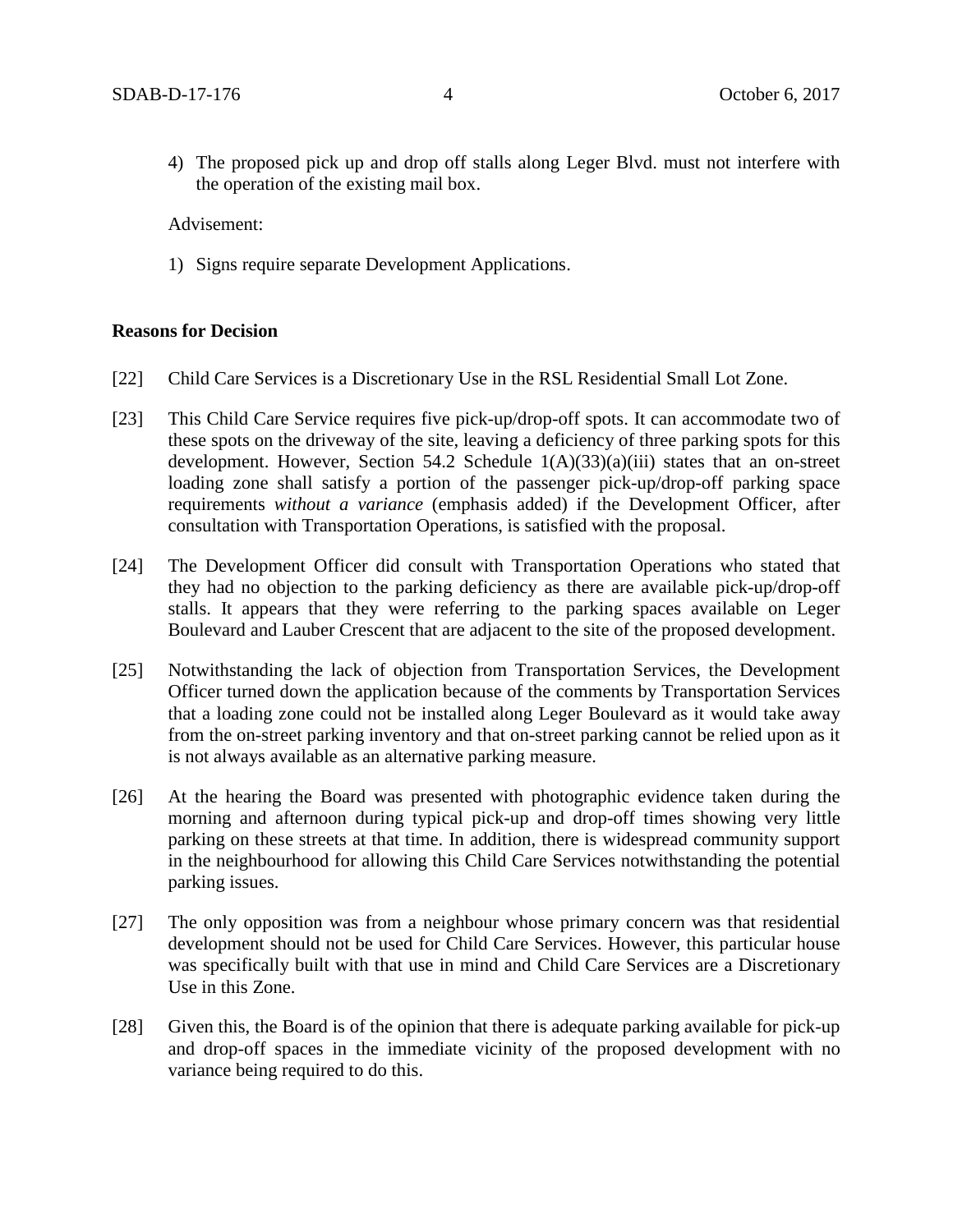[29] Accordingly, the appeal is allowed.

June

Mark Young, Presiding Officer Subdivision and Development Appeal Board

Board Members in Attendance: Ms. A. Lund; Mr. J. Wall; Ms. M. McCallum; Ms. G Harris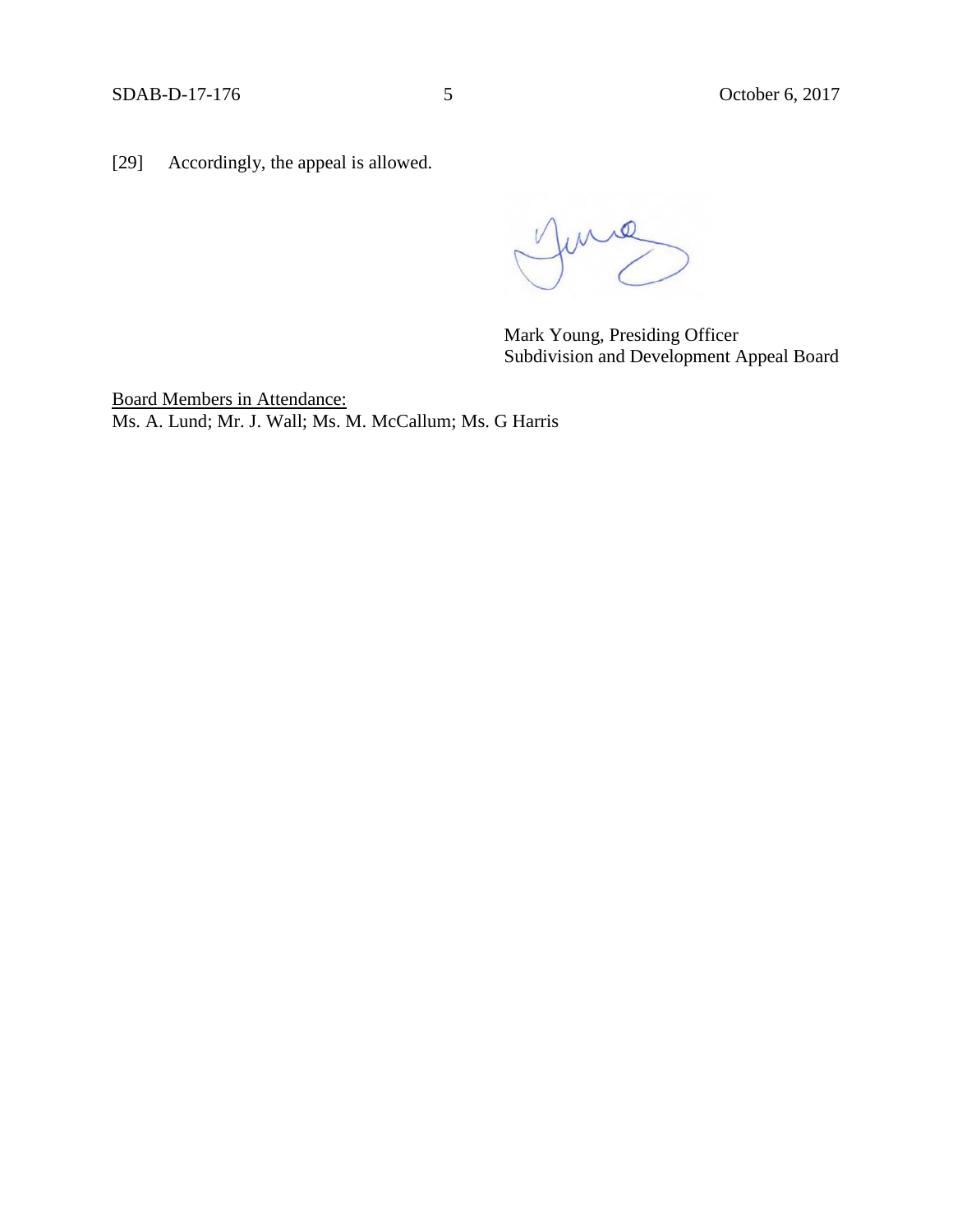### **Important Information for the Applicant/Appellant**

- 1. This is not a Building Permit. A Building Permit must be obtained separately from the Sustainable Development Department, located on the 2nd Floor, Edmonton Tower, 10111 – 104 Avenue NW, Edmonton, AB T5J 0J4.
- 2. Obtaining a Development Permit does not relieve you from complying with:
	- a) the requirements of the *Edmonton Zoning Bylaw*, insofar as those requirements have not been relaxed or varied by a decision of the Subdivision and Development Appeal Board,
	- b) the requirements of the *Alberta Safety Codes Act*,
	- c) the *Alberta Regulation 204/207 – Safety Codes Act – Permit Regulation*,
	- d) the requirements of any other appropriate federal, provincial or municipal legislation,
	- e) the conditions of any caveat, covenant, easement or other instrument affecting a building or land.
- 3. When an application for a Development Permit has been approved by the Subdivision and Development Appeal Board, it shall not be valid unless and until any conditions of approval, save those of a continuing nature, have been fulfilled.
- 4. A Development Permit will expire in accordance to the provisions of Section 22 of the *Edmonton Zoning Bylaw, Bylaw 12800*, as amended.
- 5. This decision may be appealed to the Alberta Court of Appeal on a question of law or jurisdiction under Section 688 of the *Municipal Government Act*, RSA 2000, c M-26. If the Subdivision and Development Appeal Board is served with notice of an application for leave to appeal its decision, such notice shall operate to suspend the Development Permit.
- 6. When a decision on a Development Permit application has been rendered by the Subdivision and Development Appeal Board, the enforcement of that decision is carried out by the Sustainable Development Department, located on the 2nd Floor, Edmonton Tower, 10111 – 104 Avenue NW, Edmonton, AB T5J 0J4.

*NOTE: The City of Edmonton does not conduct independent environmental checks of land within the City. If you are concerned about the stability of this property for any purpose, you should conduct your own tests and reviews. The City of Edmonton, when issuing a development permit, makes no representations and offers no warranties as to the suitability of the property for any purpose or as to the presence or absence of any environmental contaminants on the property.*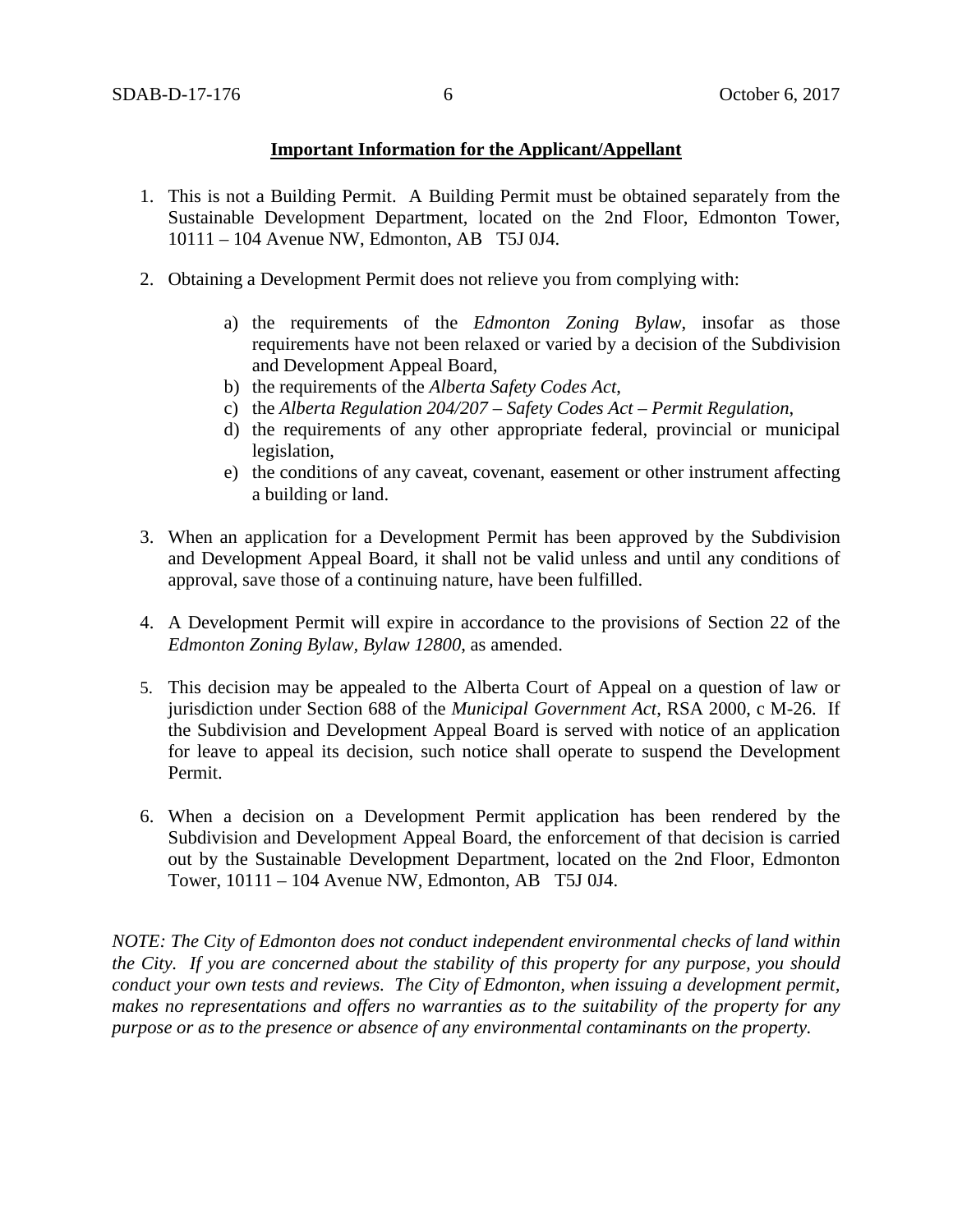

Date: October 6, 2017 Project Number: 240845024-001 File Number: SDAB-D-17-177

# **Notice of Decision**

[22] On September 27, 2017, the Subdivision and Development Appeal Board heard an appeal that was filed on **August 30, 2017**. The appeal concerned the decision of the Development Authority, issued on August 25, 2017, to refuse the following development:

> Construct a two storey Accessory Building (Garage Suite on second floor, Garage on main floor; 7.01 metres by 8.23 metres)

- [23] The subject property is on Plan 1837KS Blk 69 Lot 3, located at 12912 134 Street NW, within the RF1 Single Detached Residential Zone. The Mature Neighbourhood Overlay applies to the subject property.
- [24] The following documents were received prior to the hearing and form part of the record:
	- Copy of the Development Permit application with attachments, proposed plans, and the refused Development Permit; and
	- The Development Officer's written submission.

# **Preliminary Matters**

- [25] At the outset of the appeal hearing, the Presiding Officer confirmed with the parties in attendance that there was no opposition to the composition of the panel.
- [26] The Presiding Officer outlined how the hearing would be conducted, including the order of appearance of parties, and no opposition was noted.
- [27] The appeal was filed on time, in accordance with Section 686 of the *Municipal Government Act*, R.S.A 2000, c. M-26.
- [28] The Presiding Officer outlined the variances required for the proposed development as a result of amendments that were recently made to the *Edmonton Zoning Bylaw* and came into effect on September 1, 2017. These amendments significantly revised the regulations pertaining to Garden Suites, Garage Suites and the Mature Neighbourhood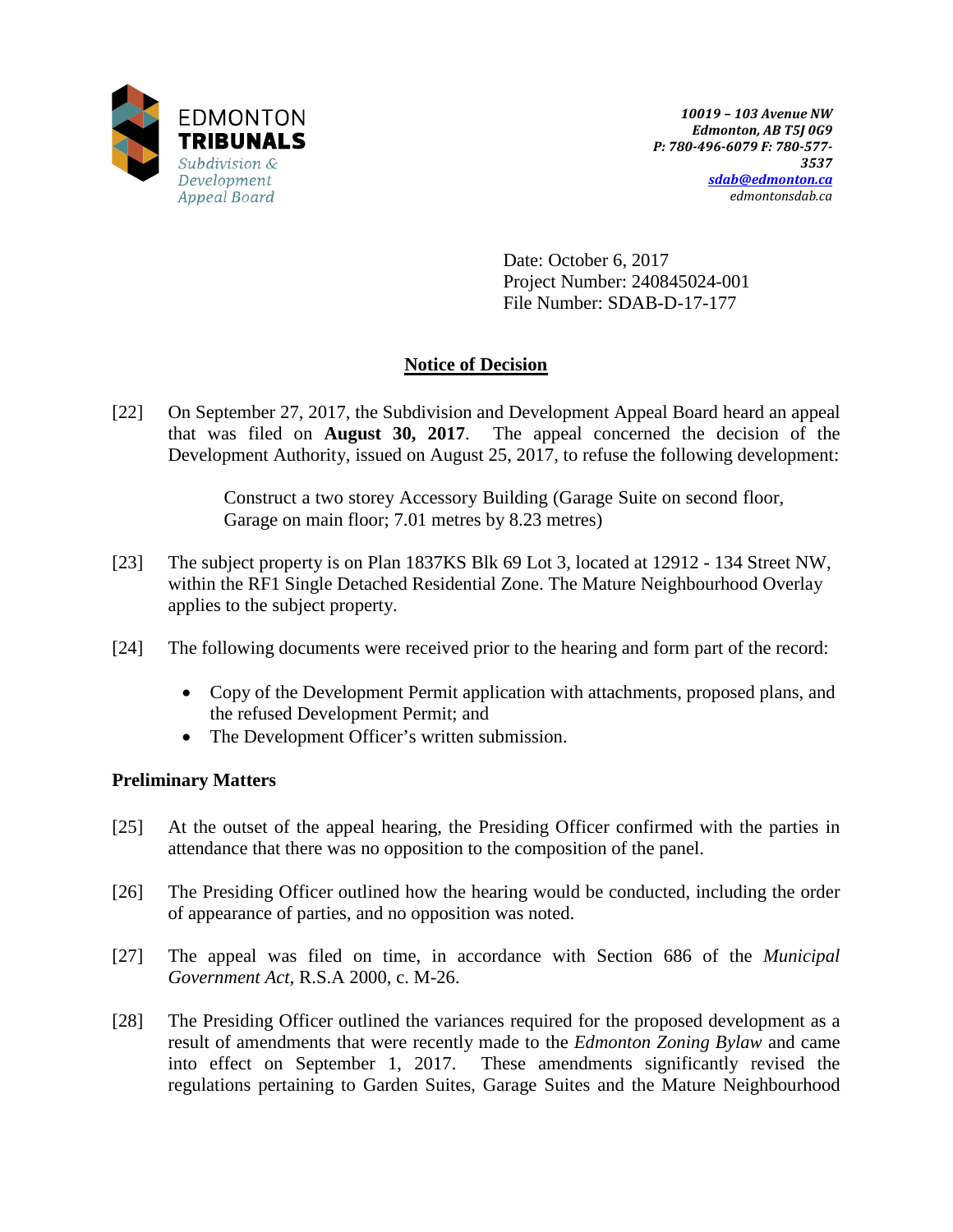Overlay. Section 3.2(1)(i) of the *Edmonton Zoning* Bylaw states for the purpose of any Development Permit, a Garage Suite is deemed to be a Garden Suite.

### **Summary of Hearing**

- *i) Position of the Appellant, Mr. T. Sheehan:*
- [29] A variance is required because the proposed rear detached Garage will not be contained within the rear 12.8 metres of the Site because it will be built on an existing concrete slab in the rear yard.
- [30] There are other existing detached garages in this neighbourhood of a similar height and with the same side setbacks. The proposed height now complies with the maximum allowable height requirements pursuant to the Bylaw amendments that came into effect on September 1, 2017.
- [31] A full community consultation was undertaken to comply with the requirements of the Mature Neighbourhood Overlay and the proposed development received overwhelming support from the neighbourhood, including the two most affected adjacent neighbours.
- [32] Discussions have been held with the Development Officer and the Appellant has agreed to include a covered entrance feature over both people entrances, to use different finishing materials in this area and install window trim that is wider than 0.075 metres although these changes are not reflected on the submitted drawings.
- [33] Mr. Sheehan did not object to the imposition of conditions requiring these changes if the Board allowed the appeal and granted the development.
- [34] The proposed plans could have been revised to comply with the minimum required north side setback. However, the most affected neighbour to the north supports the proposed development and did not have any concerns regarding the required variance in the side setback. No windows will be located on the north elevation to ensure the privacy of his neighbour to the north.
- [35] The plans reviewed with the neighbours included the proposed 57.7 square metre Floor Area of the second Storey and none of the neighbours opposed the required variance.
- [36] The proposed window on the west side of the second storey facing the lane will be frosted.
- [37] One of the neighbours asked him to install more windows to break up the façade.
- [38] The second storey entrance is located on the east elevation that faces the rear yard. The main floor entrance is located in the south elevation.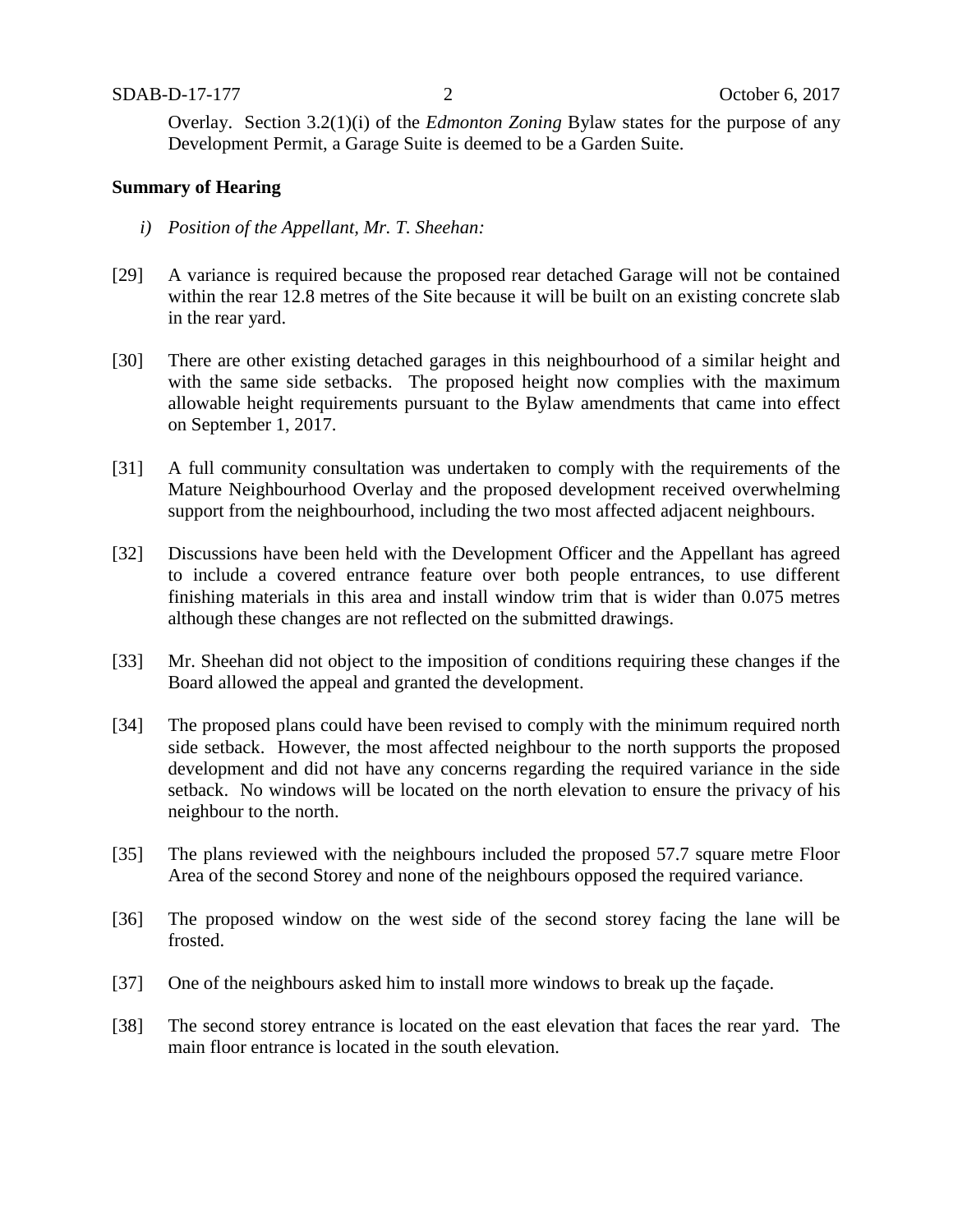### SDAB-D-17-177 3 October 6, 2017

- *ii) Position of the Development Authority:*
- [18] The Development Authority provided written submissions and did not attend the hearing.

### **Decision**

- [19] The appeal is **ALLOWED** and the decision of the Development Authority is **REVOKED**. The development is **GRANTED** as applied for to the Development Authority, subject to the following **CONDITIONS**:
	- 1. A covered entrance feature shall be developed over the main entrance to the proposed Garden Suite on the second storey of the detached Garage and the person door located on the main floor of the detached Garage (Section 87(20));
	- 2. Different exterior finishing materials shall be used to finish the area located under the covered entrance features (Section 87(17));
	- 3. Window trim with a minimum width of 0.075 metres shall be installed (Section  $87(17)$ ;
	- 4. Façades facing a Lane shall have exterior lighting. (Section 87(19));
	- 5. Eave projections shall not exceed 0.46 metres into required yards or Separations spaces less than 1.2 metres. (Reference Section 44.1(b));
	- 6. Only one of a Secondary Suite or Garden Suite may be developed in conjunction with a principal Dwelling. (Section 87(21));
	- 7. Notwithstanding the definition of Household within this Bylaw, the number of unrelated persons occupying a Garden Suite shall not exceed three. (Section 87(22));
	- 8. A Garden Suite shall not be allowed within the same Site containing a Group Home or Limited Group Home, or a Major Home Based Business and an associated principal Dwelling, unless the Garden Suite is an integral part of a Bed and Breakfast Operation in the case of a Major Home Based Business. (Section 87(23));
	- 9. A Garden Suite shall not be subject to separation from the principal Dwelling through a condominium conversion or subdivision. (Section 87(25));
	- 10. WITHIN 14 DAYS OF APPROVAL, prior to any demolition or construction activity, the applicant must post on-site a development permit notification sign (Section 20.5).
- [20] In granting the development the following variances to the *Edmonton Zoning Bylaw* are allowed: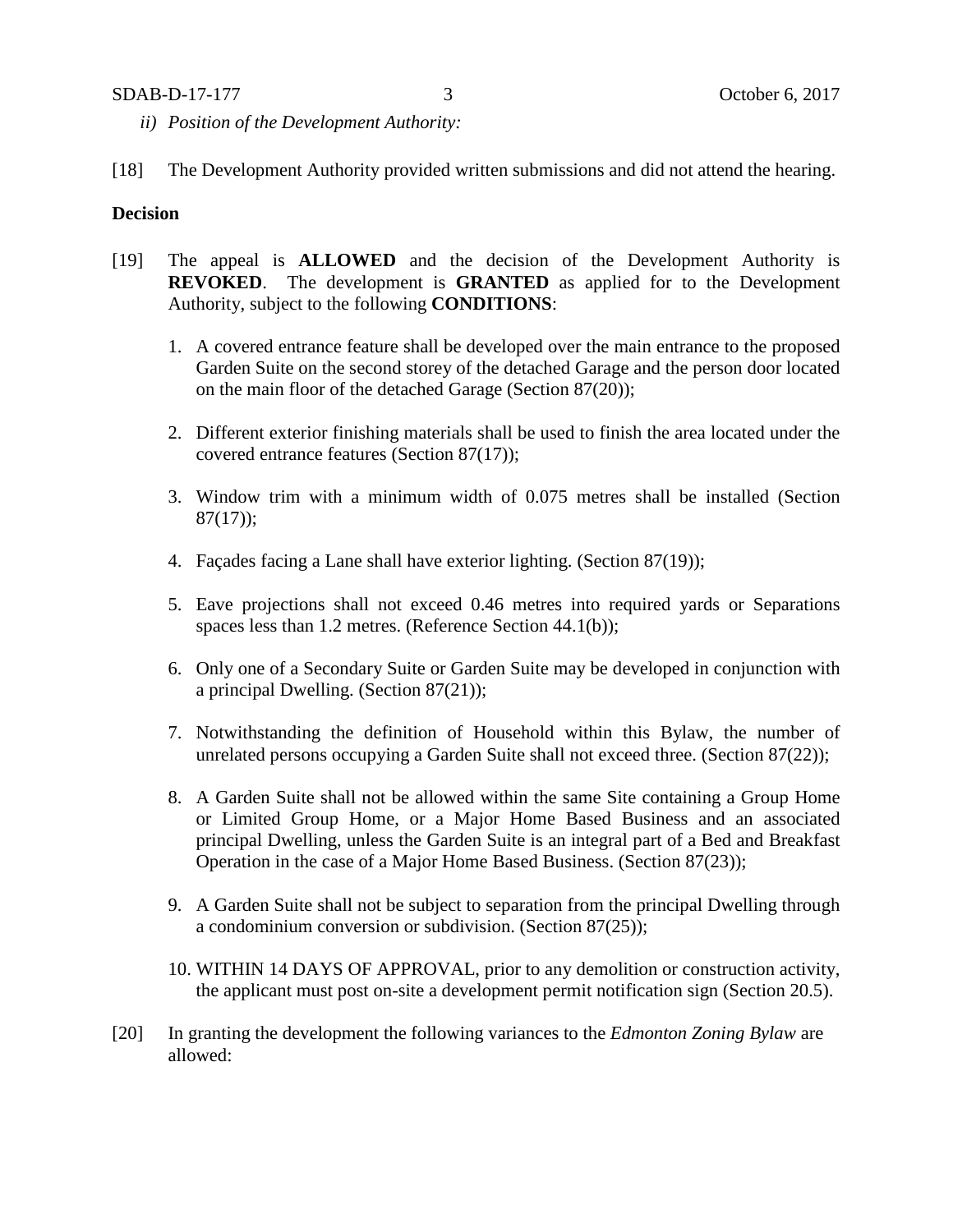- 1. The maximum allowable Second Storey Floor Area of 50.0 square metres pursuant to Section 87(5)(d) is varied to allow an excess of 7.7 square metres, thereby increasing the maximum allowed to 57.7 square metres.
- 2. The minimum required (north) Side Setback, that being at least 20 percent of the Site Width, with a minimum Side Setback of 1.2 metres on each side, pursuant to Section  $87(10)$  and Section  $110.4(10)(a)$ , is varied by 0.3 metres, thereby allowing a (north) Side Setback of 0.9 metres.
- 3. The requirement that a rear detached Garage or Garden Suite shall be fully contained within the rear 12.8 metres of the Site pursuant to Section 814.3(21) is varied to allow an excess of 1.1 metres, thereby increasing the distance to 13.9 metres.

## **Reasons for Decision**

- [21] A Garden Suite is a Permitted Use in the RF1 Zone.
- [22] On July 10, 2017 City Council passed Bylaw 18115 and Bylaw 18013, to be effective on September 1, 2017. These Bylaws significantly amended the regulations pertaining to Garden Suites, Garage Suites and the Mature Neighbourhood Overlay. Garden Suites were previously a Discretionary Use in the RF1 Single Detached Residential Zone, now they are a Permitted Use. Section  $3.2(1)(i)$  states that for the purposes of any Development Permit or Direct Control Provision, a Garage Suite is deemed to be a Garden Suite.
- [23] The Development Officer refused the development permit application on August 25, 2017, based on the requirements of the *Edmonton Zoning Bylaw* that was in place on that date. The Applicant was aware of the proposed regulation changes that would be effective on September 1, 2017 but requested that the refusal to be put through in order to start the appeal process.
- [24] Therefore, the Board has reviewed and evaluated the proposed development based on the amended regulations for Garden Suites, Garage Suites and the Mature Neighbourhood Overlay that came into effect on September 1, 2017.
- [25] The Board has granted the required variances for the following reasons:
	- a) Section 87.5(d) has been varied to allow a Second Storey Floor Area of 57.7 square metres based on the evidence provided that the plans were shared with affected neighbours and no one objected.
	- b) Section 110.4(10)(a) has been varied to allow a 0.3 metre variance in the minimum required north Side Setback because the proposed development complies with the 20 percent Site Width Setback requirement and because the adjacent property owner to the north did not object to the required variance in the north Side Setback.
	- c) Section 814.3(21) has been varied to allow the proposed detached Garage and Garden Suite to be fully contained within the rear 13.9 metres of the subject site based on the evidence provided that the Appellant undertook extensive community consultation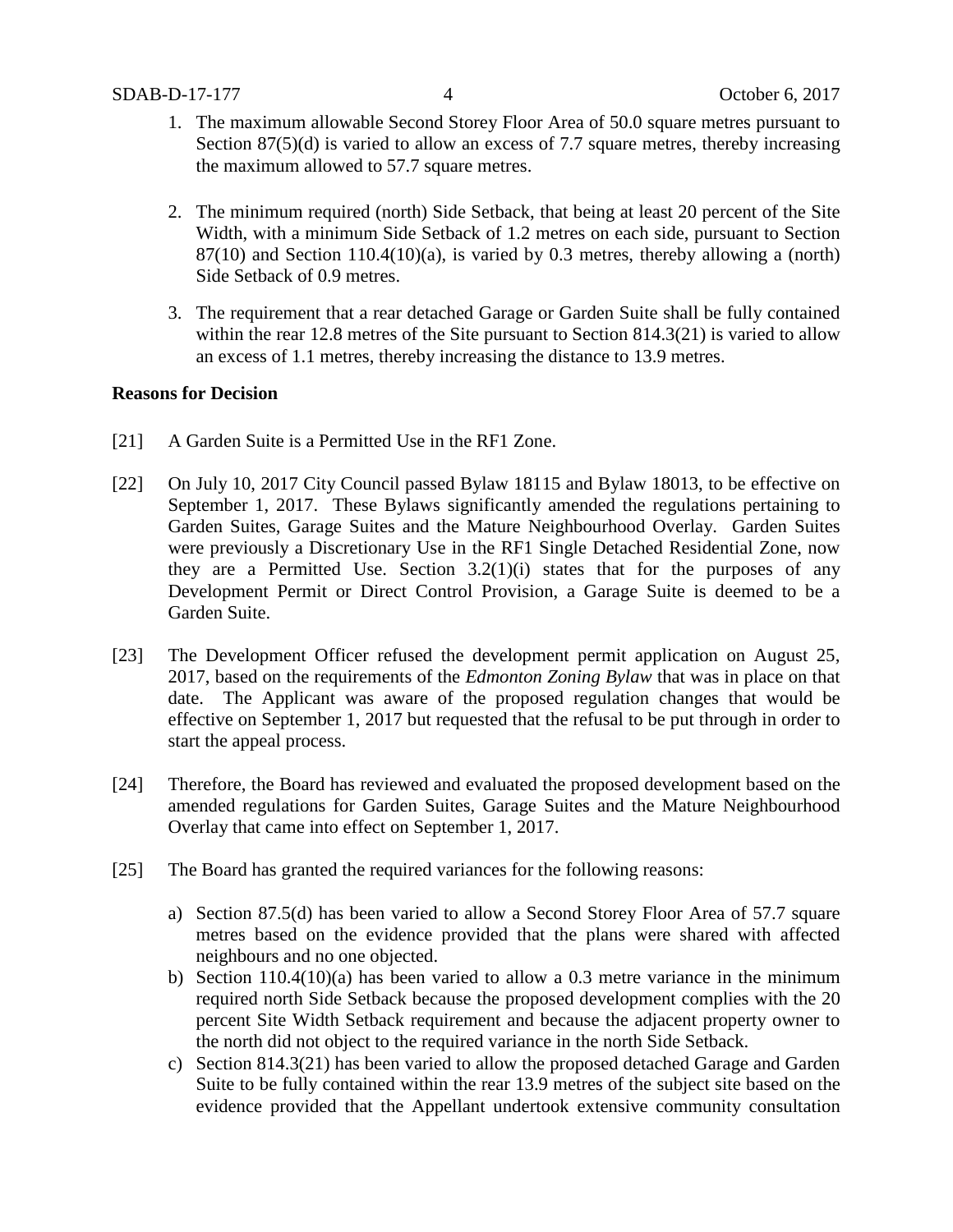that identified this variance and none of the neighbours objected to the variance. The Board is satisfied that the Appellant has substantially complied with the community consultation requirements in the Mature Neighbourhood Overlay notwithstanding the fact that the community consultation was done prior to September 1, 2017 when the amendments came into effect.

[26] Section 87(17) states that:

"Facades shall be articulated to the satisfaction of the Development Officer through two or more of the following: a) projection or recession of portions of the façade; b) projecting architectural features; c) platform structures; d) use of two or more exterior finishing materials; e) Landscaping with shrubs along the building Facades, in addition to Landscaping required by Section 55 of this Bylaw; f) entrance features oriented toward the public roadway, including a Lane; g) dormers; or h) window trim with a minimum width of 0.075 metres."

- [27] The Appellant advised the Board that window trim that is at least 0.075 metres wide will be used for the proposed development and that different exterior finishing materials will be used to finish the area located under the covered entrance features that will be installed over the proposed entrance to the Garden Suite and the person door located on the main floor of the detached Garage. Therefore, with the conditions imposed by the Board, the proposed development will comply with the development regulations contained in Section 87(17) and Section 87(20) of the *Edmonton Zoning Bylaw.*
- [28] The Board is satisfied that, with the additional requirements for the Appellant to comply with Section 87(17) and Section 87(20) of the *Edmonton Zoning Bylaw* and the additional conditions imposed, the proposed development with variances granted will not unduly interfere with the amenities of the neighbourhood nor materially interfere with or affect the use, enjoyment or value of neighbouring parcels of land**.**

June

Mr. M. Young, Presiding Officer Subdivision and Development Appeal Board

Board Members in Attendance: Ms. A. Lund; Mr. J. Wall; Ms. M. McCallum; Ms. G Harris